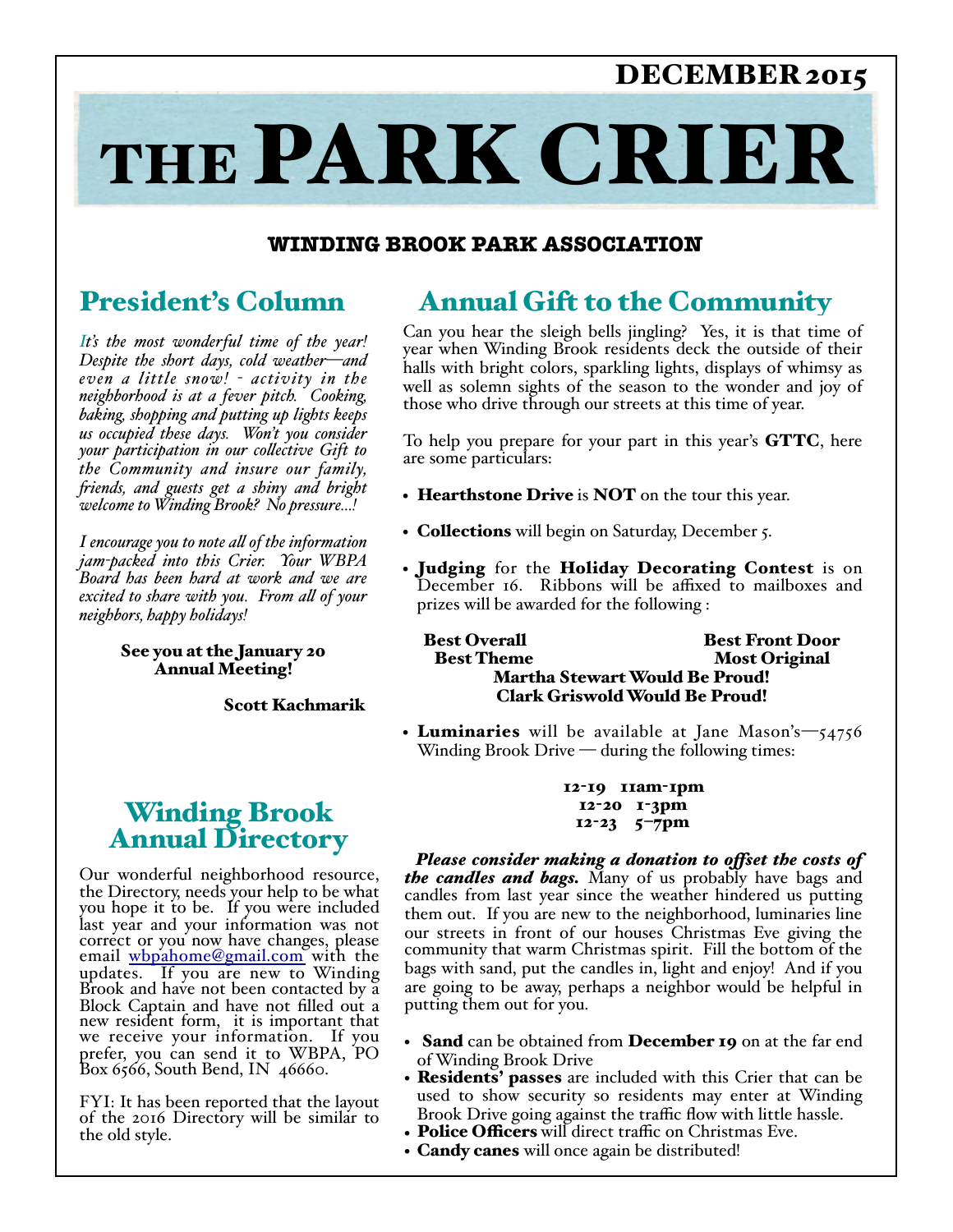### Block Captains

Katie Annis, Springmill, has been hard at work coordinating the Block Captains and is pleased to announce the residents who currently hold this important position:

*Braintree Way John DeCloedt Beaver Creek Marcia Polask Bonnet Hil John DeCloedt Branch Water Marcia Polaski Briarton Mary Beth Sulivan Carriage Lane Mary Beth Sulivan Donnybrook John DeCloedt Embers Sandra Hamman Fox Run April Babcock Hearthstone Gayle Cossman Heritage Gwen DeLee Little Flower Marcia Polaski Luminaire Tifanie Sammons Merrifield Vicki Slayter Old Bedford April Babcock (15345-15456) Old Bedford Carol Holt (54445-54725) Old Bedford Kris Monagle (54232-54438) Springmil Katie Annis Timber Trail April Babcock Whispering Oak Patty Elis Winding Brook Gwen DeLee (15585-54677)*

*Winding Brook Laura Brandenburg (54689-54763)*

*Thank you!*

### WBPA Board Nominees

Now is the time to step up to a Board position. At the annual meeting, nominees for Board openings will be presented. Won't you consider helping out your neighborhood by volunteering your time and talents? Please contact Board President, Scott Kachmarik at [wbpahome@gmail.com](mailto:wbpahome@gmail.com) if you are in[terested.](mailto:wbpahome@gmail.com)

### ND Credit Union Assists GTTC

Notre Dame Federal Credit Union has come on board as a sponsor for the *Gift for the Community* providing needed resources and staffing for our banking and funds deposits as well as insuring the resurgence of the popular candy cane give away. A big thank you to them for their generosity towards our annual holiday effort.

**WBPA Annual Board Meeting Wednesday January 20 7:00pm** 

**Honkers Restaurant All residents are encouraged to attend!**

### **WBPA Board**

*Scott Kachmarik, President Tammy Emery, Vice President Jane Mason, Secretary Bill Bagatini, Treasurer Laurel Eslinger, Crier Editor* 

**Mike Babcock-Brian Coffman-Mike Miller-Chris Peregrine-**

**Kathy Smith**

### *Winding Brook Alert System*

Have you signed up? Since its inception, alerts have gone out indicating burglaries in the neighborhood as well as lost pets. It is an expedient means of communication and sure beats a telephone tree!

By text message:

text WBRESIDENT to 84483 to receive future text alerts.

By email:

enter your email address at the following link:

[https://www.rainedout.net/](https://www.rainedout.net/team_page.php?a=a4a3c621564fe250c152) team\_page.php? a=a4a3c621564fe250c152 After you enter your email address, agree to terms of service and then you are finished. Ignore the section that asks for a Private Key.

You will receive alerts by email after you are signed up.

If you feel something is worthy of sending out via the alert system, please contact any Board member who will determine if that is the appropriate way to get your message out to the residents.

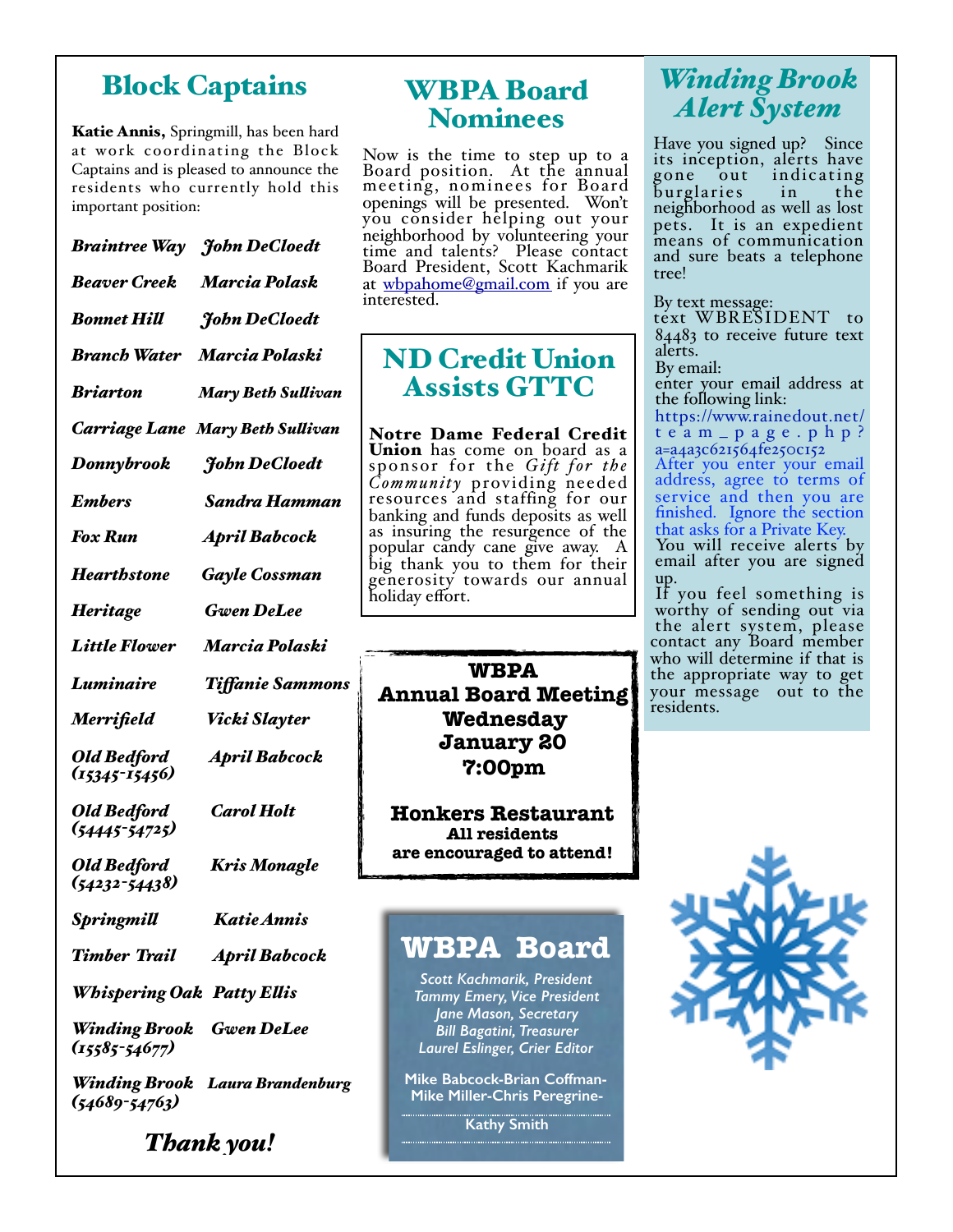## Watch

Christmas is just around the corner and our thoughts will be turning to Winding Brook's *Gift to the Community* the annual event that brings many visitors to our neighborhood. If you must leave your car outside, please consider the following:

- Check the yard lights and make certain it is functioning and bulbs are changed as needed.
- Park closest to the yard light side of driveway
- Lock the car doors each time you exit during the day.
- Remember to remove all valuables.

MAKE A POINT TO CHECK ALL GARAGE DOORS BEFORE RETIRING!

It is wise to unplug or place timers on your inflatables. If not inflated, they are less likely to be pictured by vandals.

DO YOUR PART TO HELP PREVENT CRIME!

Bob Annis, Chair

•

If you see something that you just know shouldn't be, trust your intuition and CALL THE POLICE! 911! The police are the ones who can do something about the situation. Don't hesitate or it could be too late.



### Neighborhood **AROUND THE PARK**

### *New Residents!*

#### A BIG welcome to the following who have joined the Winding Brook family:

Ralph and Kara Onderdonk along with their 2 dogs and one cat are the residents at 54401 Old Bedford. They moved here from Granger. In addition to their pets, they have one married child who is away at college.

Travis and Hallie Dams are making 15415 Old Bedford their home. Their son and a black lab mix round out their immediate family. Travis is a family physician resident and Hallie is a senior training analyst.

15289 Timber Trail is at the new home for Frank and Halee Williams and their two children. Frank is a water supply contractor and Halee is a pre-school teacher.

### **GTTC Charitable Giving**

In case you are wondering where the money collected at the 'Gingerbread House' ends up each year, the following charities will be the recipients of the donations collected during the2015 GTTC:

- Alcohol and Addictions Resource Center (AARC)—offers alcohol and other drug prevention, education, advocacy, assessment, and referral services for individuals and families.
- Children's Dispensary their program-'A Place to Be Me' provides social and recreational programs for young people with developmental, physical, emotional needs
- Center for the Homeless—serves more than 55,00 women, men, and children with shelter and programs that can break the link to homelessness
- Hannah's House maternity home providing a safe environment and programming for pregnant young women
- In\*Source—providing Indiana families and service providers with information and training necessary to assure effective educational programs and services for children and young adults with disabilities
- Puppies Behind Bars-Trinity School's students' charity for this year—trains prison inmates to raise service dogs for wounded war veterans and explosive detection canines for law enforcement
- Tri Kappa, South Bend Chapter-provides financial support for five small local charities each year

### All money collected goes directly to the charities.